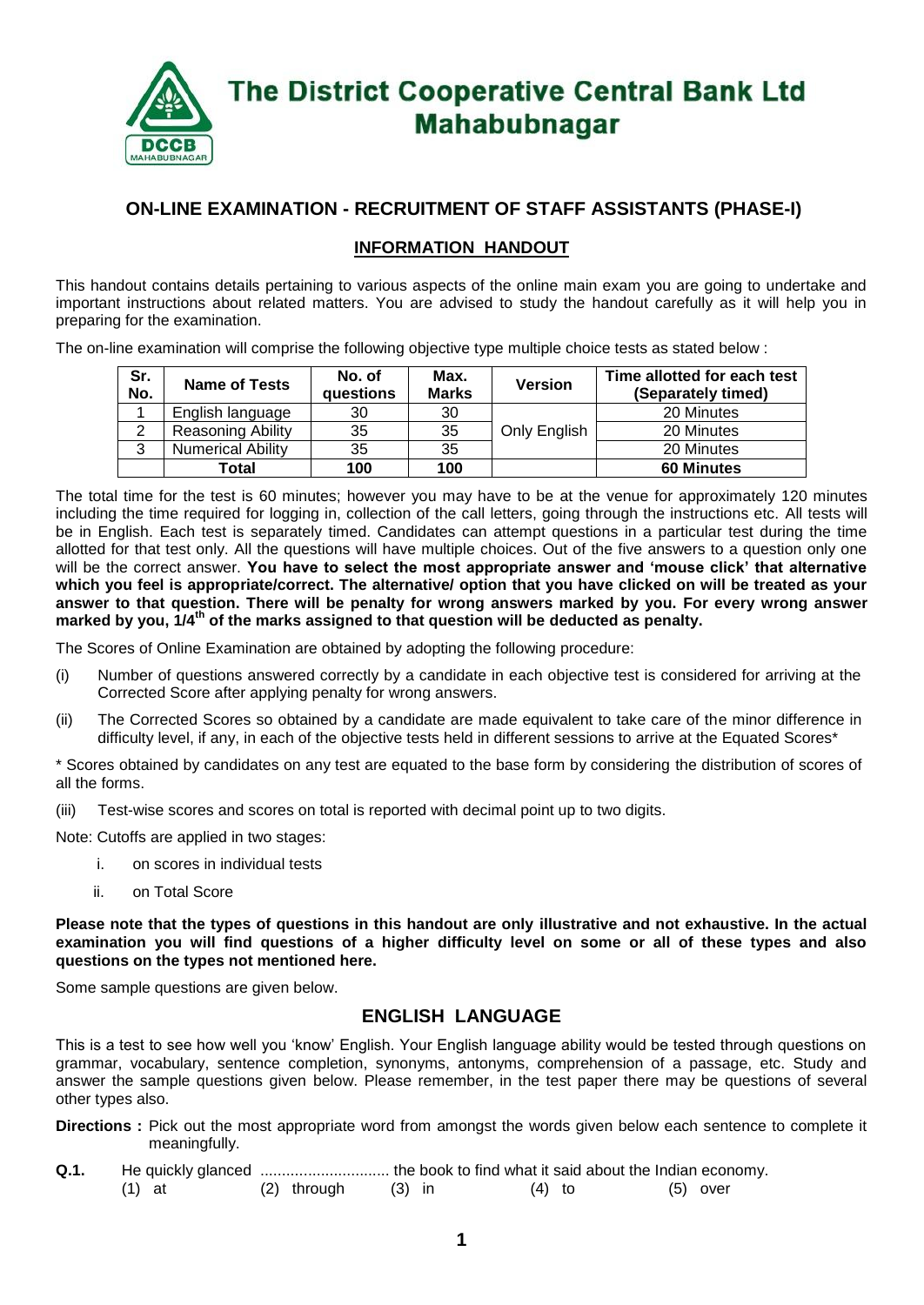| Q.2.                                                                                                                                                                                                                                                                          | $(1)$ enact<br>$(2)$ enforce<br>(3) cancel<br>(4) strike<br>(5) declare                                                                                                                                                                                                                                                                       |  |  |  |  |  |  |  |  |
|-------------------------------------------------------------------------------------------------------------------------------------------------------------------------------------------------------------------------------------------------------------------------------|-----------------------------------------------------------------------------------------------------------------------------------------------------------------------------------------------------------------------------------------------------------------------------------------------------------------------------------------------|--|--|--|--|--|--|--|--|
| Q.3.                                                                                                                                                                                                                                                                          | (3) apprised<br>(1) explained<br>(2) warned<br>$(4)$ told<br>(5) intimated                                                                                                                                                                                                                                                                    |  |  |  |  |  |  |  |  |
| Read each sentence given below to find out whether there is any grammatical error in it. The error, if<br>Directions:<br>any, will be in one part of the sentence. The number of that part of the sentence is your answer. If<br>there is no error, the answer is 'No error'. |                                                                                                                                                                                                                                                                                                                                               |  |  |  |  |  |  |  |  |
|                                                                                                                                                                                                                                                                               | (Ignore errors of punctuations, if any)                                                                                                                                                                                                                                                                                                       |  |  |  |  |  |  |  |  |
| Q.4.                                                                                                                                                                                                                                                                          | I am twenty / two years old / when I first / joined the bank.<br>No error<br>(5)<br>(1)<br>(2)<br>(3)<br>(4)                                                                                                                                                                                                                                  |  |  |  |  |  |  |  |  |
| Q.5.                                                                                                                                                                                                                                                                          | To the Hindus / the Ganga is / holier than / any other river.<br>No error<br>(3)<br>(2)<br>(5)<br>(1)<br>(4)                                                                                                                                                                                                                                  |  |  |  |  |  |  |  |  |
| Q.6.                                                                                                                                                                                                                                                                          | Of all the teachers / in our school / our class teacher / were very strict.<br>No error<br>(1)<br>(2)<br>(3)<br>(4)<br>(5)                                                                                                                                                                                                                    |  |  |  |  |  |  |  |  |
| <b>REASONING ABILITY</b>                                                                                                                                                                                                                                                      |                                                                                                                                                                                                                                                                                                                                               |  |  |  |  |  |  |  |  |
| This is a test to see how well you can think. It contains questions of various kinds. Here are some sample questions.                                                                                                                                                         |                                                                                                                                                                                                                                                                                                                                               |  |  |  |  |  |  |  |  |
| Directions : In each of the following questions, there is a group of letters or words given. Four of the five are alike in<br>a certain way, while one is different. Find out the one which is different.                                                                     |                                                                                                                                                                                                                                                                                                                                               |  |  |  |  |  |  |  |  |
| Q.1.                                                                                                                                                                                                                                                                          | In the series given below count each 5 which is not immediately preceded by 3 but is immediately followed<br>by 7. How many such 5's are there?<br>1 5 7 3 5 7 4 7 3 7 2 5 6 5 8 5 7 4 5 6 5 5 7 1 5 7 7 5 5<br>(2) 2<br>(3) 3<br>(1) 1<br>$(4)$ 4<br>(5) 5                                                                                   |  |  |  |  |  |  |  |  |
| Q.2.                                                                                                                                                                                                                                                                          | The town of Paranda is located on Green lake. The town of Akram is West of Paranda. Tokhada is East of<br>Akram but West of Paranda. Kakran is East of Bopri but West of Tokhada and Akram. If they are all in the<br>same district, which town is the farthest West?<br>(2) Kakran<br>(4) Tokhada<br>(1) Paranda<br>(5) Bopri<br>$(3)$ Akram |  |  |  |  |  |  |  |  |
| Q.3.                                                                                                                                                                                                                                                                          | STAMMERING is related to SPEECH in the same way as DEAFNESS is related to which of the following?<br>$(1)$ EAR<br>(2) HEARING<br>(4) SILENCE<br>$(3)$ DUMB<br>$(5)$ TALK                                                                                                                                                                      |  |  |  |  |  |  |  |  |
| Q.4.                                                                                                                                                                                                                                                                          | Madhav ranks seventeenth in a class of thirty-one. What is his rank from the last?<br>$(3)$ 15<br>$(4)$ 16<br>$(5)$ 17<br>$(1)$ 13<br>$(2)$ 14                                                                                                                                                                                                |  |  |  |  |  |  |  |  |
| Q.5.                                                                                                                                                                                                                                                                          | Sapling is related to Tree as -----<br>(1) Horse is related to Mare<br>(2) River is related to Brook<br>(3) Bud is related to Flower<br>(4) Student is related to Teacher<br>(5) Tree is related to Furniture                                                                                                                                 |  |  |  |  |  |  |  |  |
| Q.6.                                                                                                                                                                                                                                                                          | Which letter should be in place of the question mark in the following series?                                                                                                                                                                                                                                                                 |  |  |  |  |  |  |  |  |
|                                                                                                                                                                                                                                                                               | H<br>J<br>M<br>$\vee$<br>G<br>?<br>$(1)$ T<br>$(2)$ S<br>$(3)$ R<br>$(4)$ U<br>$(5)$ Q                                                                                                                                                                                                                                                        |  |  |  |  |  |  |  |  |
| Q.7.                                                                                                                                                                                                                                                                          | If the first and the second letters in the word 'DEPRESSION' were interchanged, also the third and the fourth<br>letters, the fifth and sixth letters and so on, which of the following would be the seventh letter from the right?<br>$(3)$ S<br>(5) Other than those given as options<br>$(1)$ R<br>$(2)$ O<br>(4) 1                        |  |  |  |  |  |  |  |  |
| <b>NUMERICAL ABILITY</b>                                                                                                                                                                                                                                                      |                                                                                                                                                                                                                                                                                                                                               |  |  |  |  |  |  |  |  |

This test is designed to measure how fast and accurate you are in dealing with numbers, viz. computation, quantitative reasoning, interpretation of tables and graphs.

**Directions :** In each of the following questions one number is missing. The place where the number is missing is shown by a question mark (?). You have to find out which one of the answers shown against 1, 2, 3 and 4 can replace the question mark. If none of these four can replace the question mark, you will indicate (5) i.e. 'Other than those given as options' as your answer.

| Q.1. $\frac{24}{15} \times \frac{13}{15} \times \frac{5}{1} = ?$<br>65<br>56<br>(2) $\frac{1}{245}$ .<br>$(1) \frac{1}{49}$ | $rac{1}{77}$<br>(3) | $rac{18}{56}$<br>(4) | $\circ$<br>(5) |
|-----------------------------------------------------------------------------------------------------------------------------|---------------------|----------------------|----------------|
| Q.2. $(27 + 498) \div 25 = ?$<br>$\sqrt{4}$<br>$(0)$ $\alpha$                                                               | $\sim$              | $\sqrt{4}$           | $\sim$         |

ther than those given as options

(1) 17 (2) 25 (3) 21 (4) 12 (5) Other than those given as options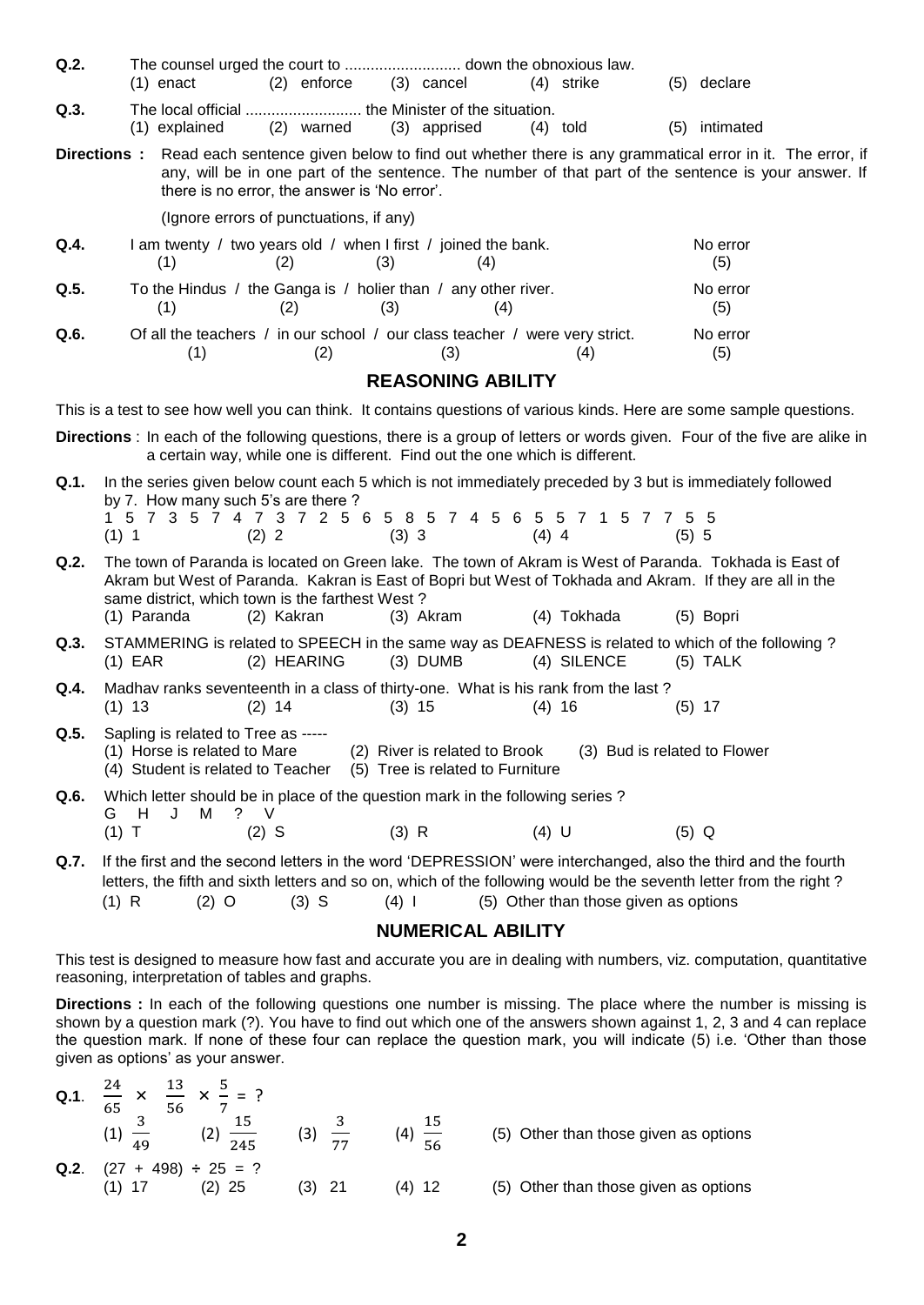**Q.3**.  $42 + 73 + 137 = ?$ (1) 352 (2) 252 (3) 242 (4) 142 (5) Other than those given as options **Q.4.**  $15 : 25 :: 6 : ?$ <br>(1) 9 (2) 10  $(1) 9$   $(2) 10$   $(3) 30$   $(4) 15$   $(5)$  Other than those given as options **Q.5.** If the profit made by selling a pen for Rs.10 is as much as its cost, what is the cost price of the pen ? (1) Rs.3/- (2) Rs.5/- (3) Rs.10/- (4) Rs.20/- (5) Other than those given as options **Q.6.** At 10 paise each, how many paise will 6 lemons cost ? (1) 6 (2) 10 (3) 60 (4) 61 (5) 610 **Q.7.** Which of the following can be exact multiple of 4 ? (1) 27114 (2) 58204 (3) 48402 (4) 32286 (5) Other than those given as options

### **(A) Details of the Online Examination**

- (1) The examination would be conducted on-line i.e. on a computer.
- (2) All tests will be in English.
- (3) All the questions will have multiple choices. Out of the five answers to a question only one will be the correct answer. **The candidate has to select the correct answer and 'mouse click' that alternative which he/ she feels is correct. The alternative/ option that is clicked on will be treated as the answer to that question. Answer to any question will be considered for final evaluation, only when candidates have submitted the answers by clicking on "Save & Next" or "Mark for Review & Next".**
- (4) The clock has been set at the server and the countdown timer at the top right corner of your screen will display the time remaining for you to complete the exam. When the clock runs out the exam ends by default - you are not required to end or submit your exam.
- (5) The question palette at the right of screen shows one of the following statuses of each of the questions numbered:
	- 1 You have not visited the question yet.
	- You have not answered the question
	- You have answered the question

You have NOT answered the question, but have marked the question for review.

[5] The question(s) "Answered and Marked for Review" will be considered for evaluation.

The Marked for Review status simply acts as a reminder that you have set to look at the question again. *If an*  answer is selected for a question that is Marked for Review, the answer will be considered in the final *evaluation.*

- (6) To select a question to answer, you can do one of the following :
	- (a) Click on the question number on the question palette at the right of your screen to go to that numbered question directly. Note that using this option **does NOT save your answer** to the current question.
	- (b) Click on **'Save & Next'** to save answer to current question and to go to the next question in sequence.
	- (c) Click on **'Mark for Review and Next'** to save answer to current question, mark it for review, and to go to the next question in sequence.
- (7) To select your answer, click on one of the option buttons.
- (8) To change your answer, click another desired option button.
- (9) To save your answer, you MUST click on **Save & Next.**
- (10) To deselect a chosen answer, click on the chosen option again or click on the **Clear Response** button.
- (11) To mark a question for review click on **Mark for Review & Next**. *If an answer is selected for a question that is Marked for Review, the answer will be considered in the final evaluation.*
- (12) To change an answer to a question, first select the question and then click on the new answer option followed by a click on the **Save & Next** button.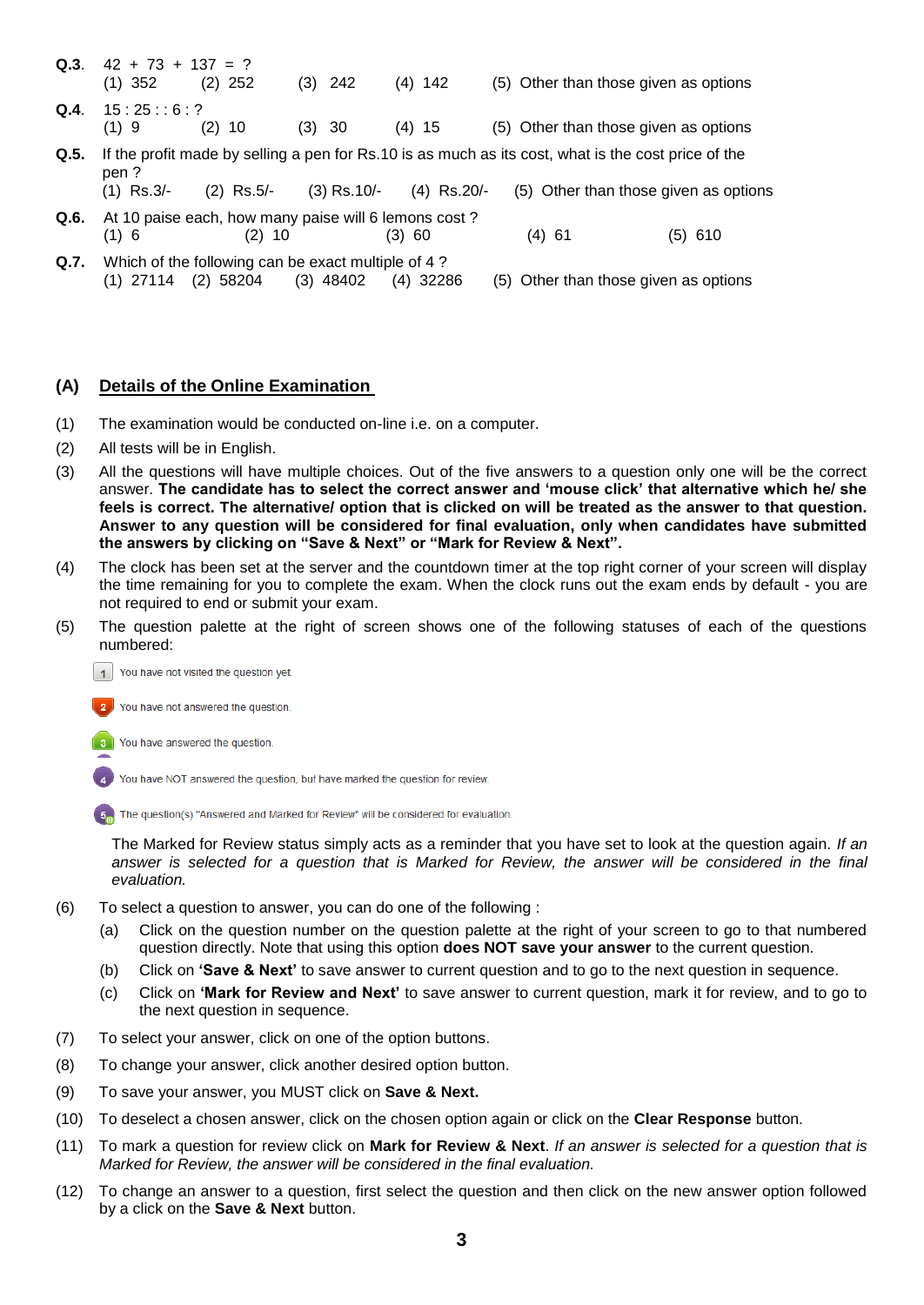#### **(13) Questions that are saved or marked for review after answering will ONLY be considered for evaluation.**

- (14) Test name(s) will be displayed on the top bar of the screen. Questions in a test can be viewed by clicking on the test name. The test you will view will be highlighted.
- (15) After clicking the **Save & Next** button on the last question for a test, you will not be taken to the first question of the (next) test until the time allocated for that test is exhausted.
- (16) You can move the mouse cursor over the test names to view the status of the questions for that test.
- (17) You cannot shuffle between tests but can shuffle between questions during the examination as per time allocated to a particular test.
- (18) The candidates are requested to follow the instructions of the "Test Administrator" carefully. If any candidate does not follow the instructions / rules, it would be treated as a case of misconduct/ adoption of unfair means and such a candidate would be liable for debarment from appearing for examinations for a period as decided by DCCB.
- (19) The candidates may ask the Test Administrator about their doubts or questions only before the commencement of the test. No query shall be entertained after the commencement of the examination.
- (20) After the expiry of test duration, the candidates will not be able to attempt any question or check their answers. The answers of the candidate would be saved automatically by the computer system even if he/ she has not clicked the "Submit" button.
- **(21) Please note :**
	- **(a) Candidates will not be allowed to "finally submit" unless they have exhausted the actual test time.**
	- **(b) Under no circumstances should a candidate click on any of the 'keyboard keys' once the exam starts as this will lock the exam.**

#### **B] General Instructions:**

- (1) Please note Date, Reporting time and Venue address of the examination given in the call letter.
- (2) You may visit the venue one day before the Online Examination to confirm the location so that you are able to report **on time** (as printed on the call letter) on the day of the examination. Late comers will not be allowed.
- (3) The call letter should be brought with you to the examination venue along with your recent passport size photograph duly pasted on it. (Preferably the same photograph as was as uploaded).
- (4) You must scrupulously follow the instructions of the Test Administrator and DCCB Representative at the examination venue. If you violate the instructions you will be disqualified and will be asked to leave the examination venue.
- (5) No use of calculators (separate or with watch), books, note books or written notes, cell phones (with or without camera facility), or any other electronic device will be allowed during the examination. . **After AarogyaSetu status display at the entry gate, candidates will be required to switch off their mobile phones, and deposit it at the designated location, to be collected while exiting.**
- (6) Please bring the call letter with your recent photograph affixed thereon, photocopy of the ID proof stapled with call letter and same currently valid photo identity proof in original. - **THIS IS ESSENTIAL. Please submit the call-letter along with photocopy of photo identity proof duly stapled together by putting it in the designated drop-box.** Currently valid photo identity proof may be PAN Card/Passport/Permanent Driving License/Voter's Card with photograph/Bank Passbook with photograph/Photo Identity proof issued by a Gazetted Officer on official letterhead /Photo Identity proof issued by a People's Representative on official letterhead/Valid recent Identity Card issued by a recognised College/University/Aadhar/E-aadhar card with a photograph/Employee ID in original/Bar Council Identity card with photograph. **Please Note - Ration Card and Learner's Driving License will NOT be accepted as valid ID proof for this project.** Please note that your name as appearing on the call letter (provided by you during the process of registration) should exactly match the name as appearing on the photo identity proof. Female candidates who have changed first/last/middle name post marriage must take special note of this. If there is any mismatch between the name indicated in the Call Letter and Photo Identity Proof you will not be allowed to appear for the exam. In case of candidates who have changed their name will be allowed only if they produce Gazette notification/their marriage certificate/affidavit.
- (7) Your responses (answers) will be analysed with other candidates to detect patterns of similarity of right and wrong answers. If in the analytical procedure adopted in this regard, it is inferred/concluded that the responses have been shared and scores obtained are not genuine/valid, your candidature may be cancelled. Any candidate who is found copying or receiving or giving assistance or engaging in any behaviour unbecoming of a candidate will not be considered for assessment. The DCCB may take further action against such candidates as deemed fit by it.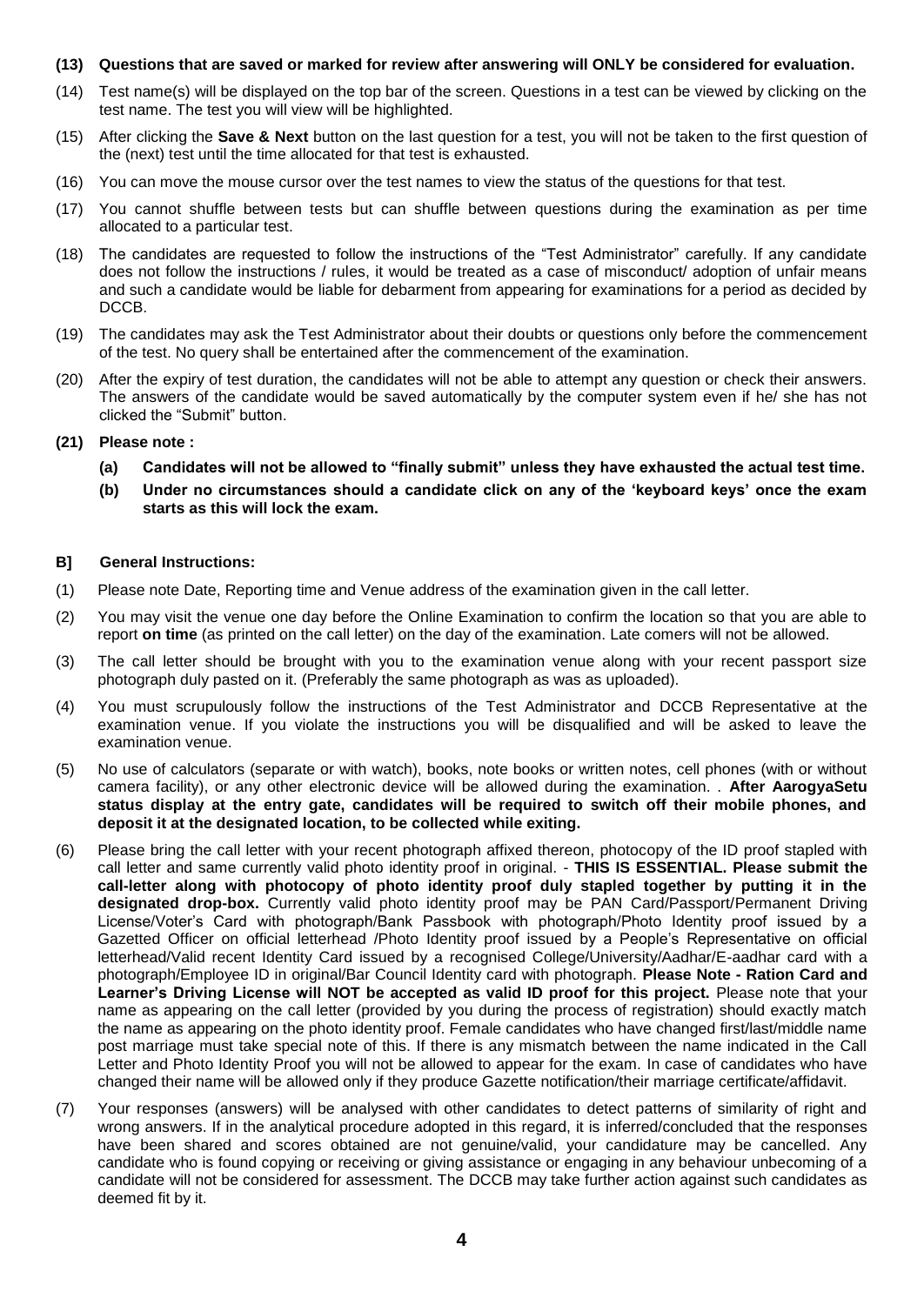- (8) You must bring a ball point pen and ink stamp pad with you. A sheet of paper will be provided which can be used for rough work or taking down the question number you would like to review at the end of the test before submitting your answers. After the test is over you MUST drop this sheet of paper along with the Call Letter in the designated drop-box before leaving the venue.
- (9) The possibility for occurrences of some problem in the administration of the examination cannot be ruled out completely which may impact test delivery and/or result from being generated. In that event, every effort will be made to rectify such problem, which may include the conduct of another examination if considered necessary. Decision of the test conducting body in this regard shall be final. Candidates not willing to accept such change shall lose his/her candidature for this exam.
- (10) Anyone found to be disclosing, publishing, reproducing, transmitting, storing or facilitating transmission and storage of test contents in any form or any information therein in whole or part thereof or by any means verbal or written, electronic or mechanical or taking away the papers supplied in the examination hall or found to be in unauthorised possession of test content is likely to be prosecuted.
- (11) Please note that a candidate is allowed to appear only once in the online examination. Multiple appearance in online examination will result in cancellation of candidature. In case more than one call letter has been generated, candidates are advised to appear only once on the date and at the time mentioned on the respective call letter. All other call letters are to be surrendered.
- (12) Instances for providing incorrect information and/or process violation by a candidate detected at any stage of the selection, process will lead to disqualification of the candidate from the selection process and he/she will not be allowed to appear in any recruitment process of the DCCB in the future. If such instances go undetected during the current selection process but are detected subsequently, such disqualification will take place with retrospective effect.
- (13) If the examination is held in more than one session, the scores across various sessions will be equated to adjust for slight differences in difficulty level of different test batteries used across sessions. More than one session are required if the nodes capacity is less or some technical disruption takes place at any centre or for any candidate.

## **SOCIAL DISTANCING MODE CONDUCT OF EXAM RELATED INSTRUCTIONS**

- 1 **Candidate is required to report at the exam venue strictly as per the time slot mentioned in the Call Letter AND/OR informed via SMS/Mail on their registered mobile number/mail prior to exam date. It is expected that candidate strictly adhere to this time slot – as entry into the exam venue will be provided based upon the individual's time slot ONLY. Candidates should report atleast 15 minutes before the Reporting time indicated on the call Letter.**
- 2 **Mapping of 'Candidate Roll Number and the Lab Number' will NOT be displayed outside the exam venue, but the same will be intimated to the candidates individually at the time of entry of the candidate to the exam venue.**
- 3 Items permitted into the venue for Candidates **Candidates will be permitted to carry only certain items with them into the venue.** 
	- **a. Mask (WEARING A MASK is COMPULSORY)**
	- **b. Gloves**
	- **c. Personal transparent water bottle (Candidate should bring his / her own water bottle)**
	- **d. Personal hand sanitizer (50 ml)**
	- **e. A simple pen & one ink stamp pad**
	- **f. Exam related documents (Call Letter and Photocopy of the ID card stapled with it, ID Card in Original.)**
	- **g. Call Letter should be brought with the Photocopy of the Photo ID stapled with it. Original ID (same as Photocopy) is also to be brought for verification. The name on the ID and on the Call Letter should be exactly the same.**
	- **h. In case of Scribe Candidates - Scribe form duly filled and signed with Photograph affixed.**

**No other Items are permitted inside the venue.**

- 4 **Candidate should not share any of their personal belonging/material with anyone**
- 5 **Candidate should maintain safe social distance with one another.**
- 6 **Candidate should stand in the row as per the instructions provided at venue.**